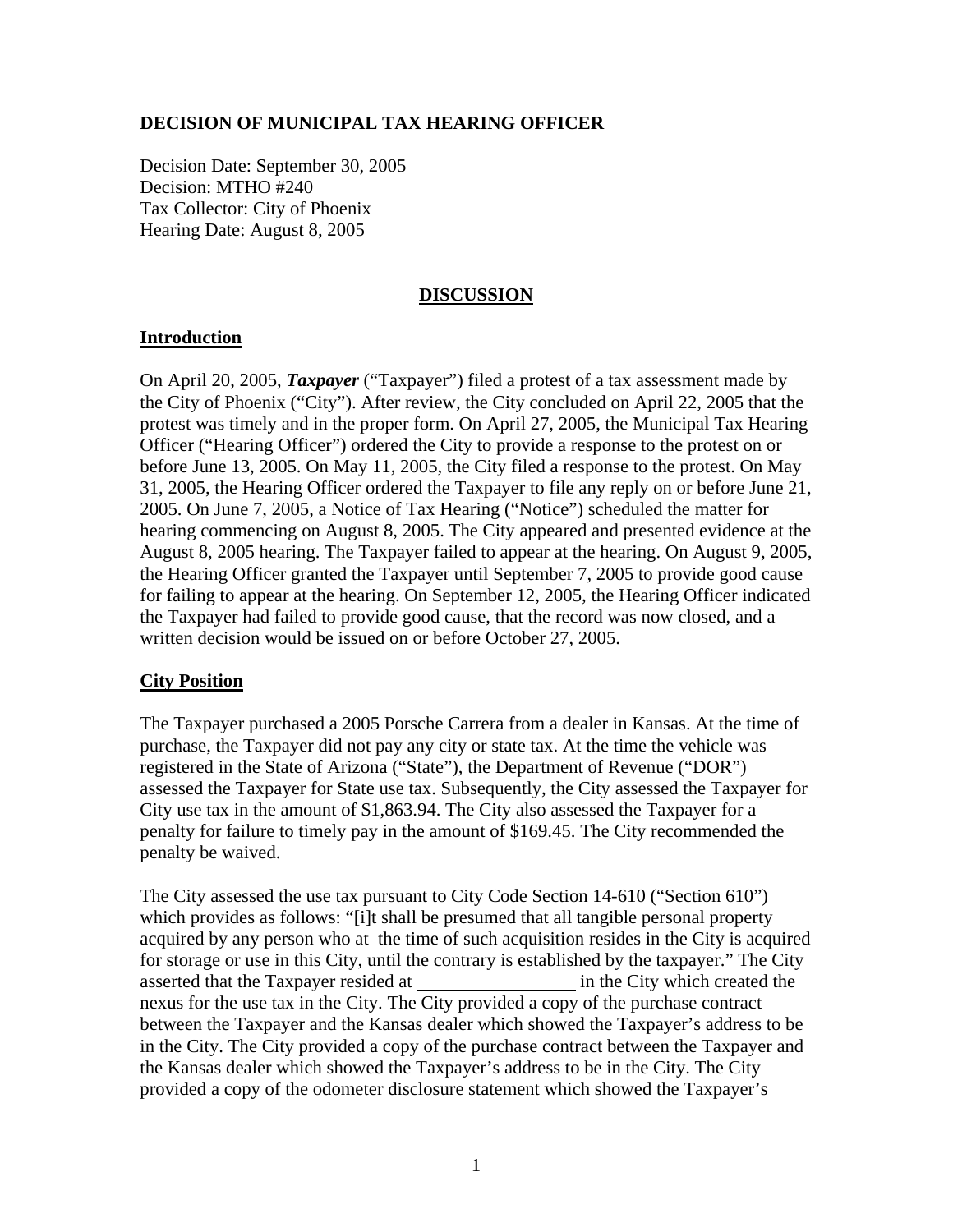address to be in the City. The City also provided a copy of the Arizona Motor Vehicle Division Title and Registration Application ("MVD Application") in which the Taxpayer certified his address was in the City. In response to the Taxpayer, the City argued there was no evidence to support the claim that the vehicle was intended for use in the City of Flagstaff. Based on all the above, the City requested the assessment be upheld.

### **Taxpayer Position**

The Taxpayer argued that while the MVD Application listed his address in the City, this was an error by the MVD clerk. The Taxpayer asserted the vehicle was intended for use in the City of Flagstaff. The Taxpayer argued that it would not be legal, ethical, or correct that a clerical error should result in a windfall for the City. The Taxpayer also noted that the penalty assessed in this matter was incorrectly assessed while awaiting a decision on the underlying tax.

#### **ANALYSIS**

The City is authorized pursuant to Section 610 to impose a tax on the purchase of vehicles brought into the City for use or storage. Section 610 also provides a presumption that a person residing in the City has acquired the vehicle for storage or use in the City, until the contrary is established by the Taxpayer. Based on the evidence, it is clear that the Taxpayer resides in the City. The Taxpayer failed to provide evidence to rebut the presumption that the vehicle was acquired for storage or use in the City. As a result, the Taxpayer's protest of the use tax is denied. Any penalties should be waived since they were assessed while the underlying tax was under appeal.

# **FINDINGS OF FACT**

- 1. On April 20, 2005, the Taxpayer filed a protest of a tax assessment made by the City.
- 2. After review, the City concluded on April 22, 2005 that the protest was timely and in the proper form.
- 3. On April 27, 2005, the Hearing Officer ordered the City to provide a response to the protest on or before June 13, 2005.
- 4. On May 11, 2005, the City filed a response to the protest.
- 5. On May 31, 2005, the Hearing Officer ordered the Taxpayer to file any reply on or before June 21, 2005.
- 6. On June 7, 2005, a Notice scheduled the matter for hearing commencing on August 8, 2005.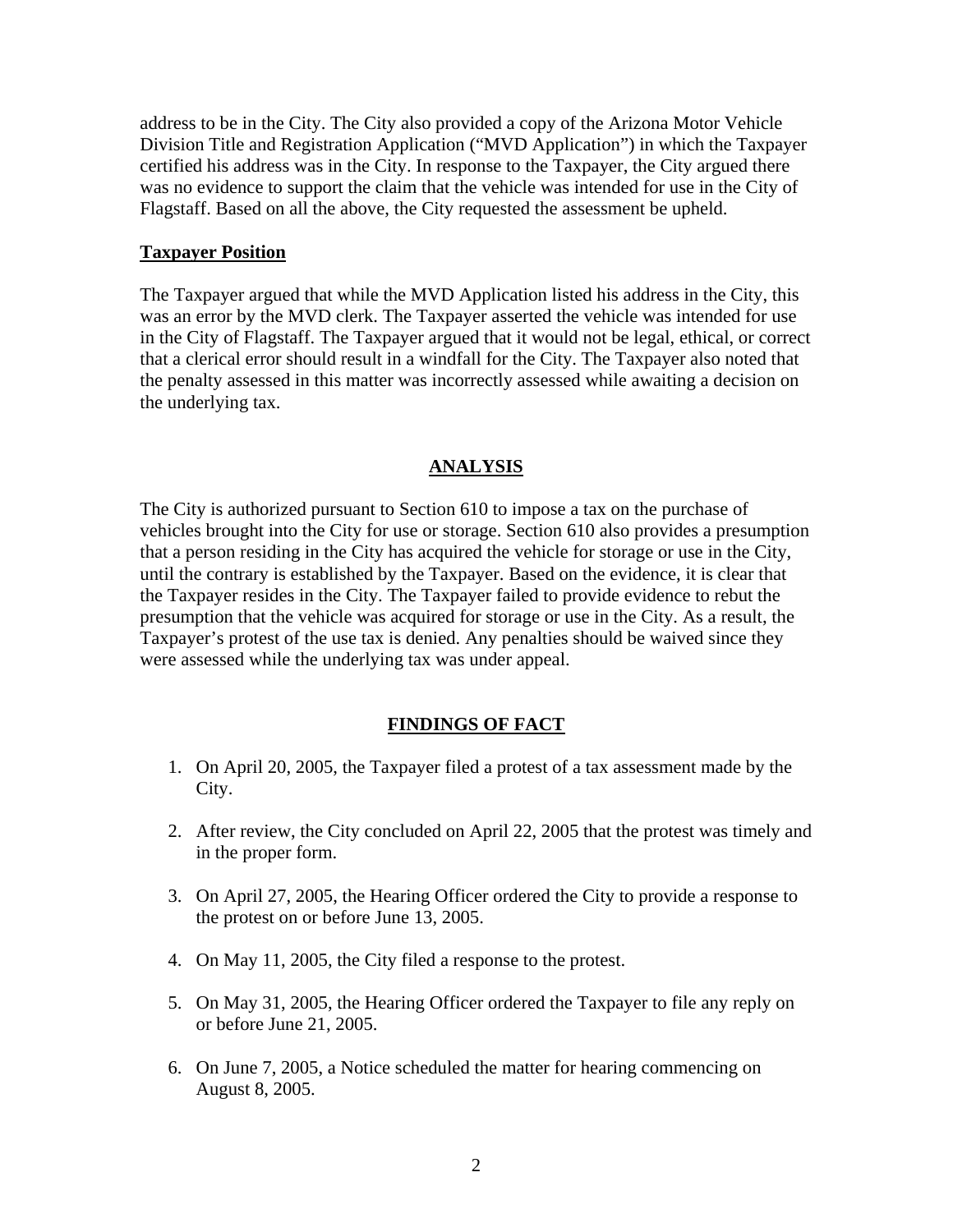- 7. The City appeared and presented evidence at the August 8, 2005.
- 8. The Taxpayer failed to appear at the hearing.
- 9. On August 9, 2005, the Hearing Officer granted the Taxpayer until September 7, 2005 to provide good cause for failing to appear at the hearing.
- 10. On September 12, 2005, the Hearing Officer indicated the Taxpayer had failed to provide good cause, that the record was now closed, and a written decision would be issued on or before October 27, 2005.
- 11. The Taxpayer purchased a 2005 Porsche Carrera from a dealer in Kansas.
- 12. At the time of purchase, the Taxpayer did not pay any city or state tax.
- 13. At the time the vehicle was registered in the State, the DOR assessed the Taxpayer for State use tax.
- 14. Subsequently, the City assessed the Taxpayer for City use tax in the amount of \$1,863.94.
- 15. The City also assessed the Taxpayer for a penalty for failure to timely pay in the amount of \$169.45.
- 16. The City recommended the penalty be waived.
- 17. The vehicle purchase contract showed the Taxpayer's address to be in the City.
- 18. The odometer disclosure statement showed the Taxpayer's address to be in the City.
- 19. The Taxpayer certified in the MVD Application that his address was in the City.
- 20. There was no evidence that the Taxpayer's address was in the City of Flagstaff.
- 21. The penalty was assessed while the Taxpayer was in the process of appealing the underlying tax.

#### **CONCLUSIONS OF LAW**

1. Pursuant to ARS Section 42-6056, the Municipal Tax Hearing Officer is to hear all reviews of petitions for hearing or redetermination under the Model City Tax Code.